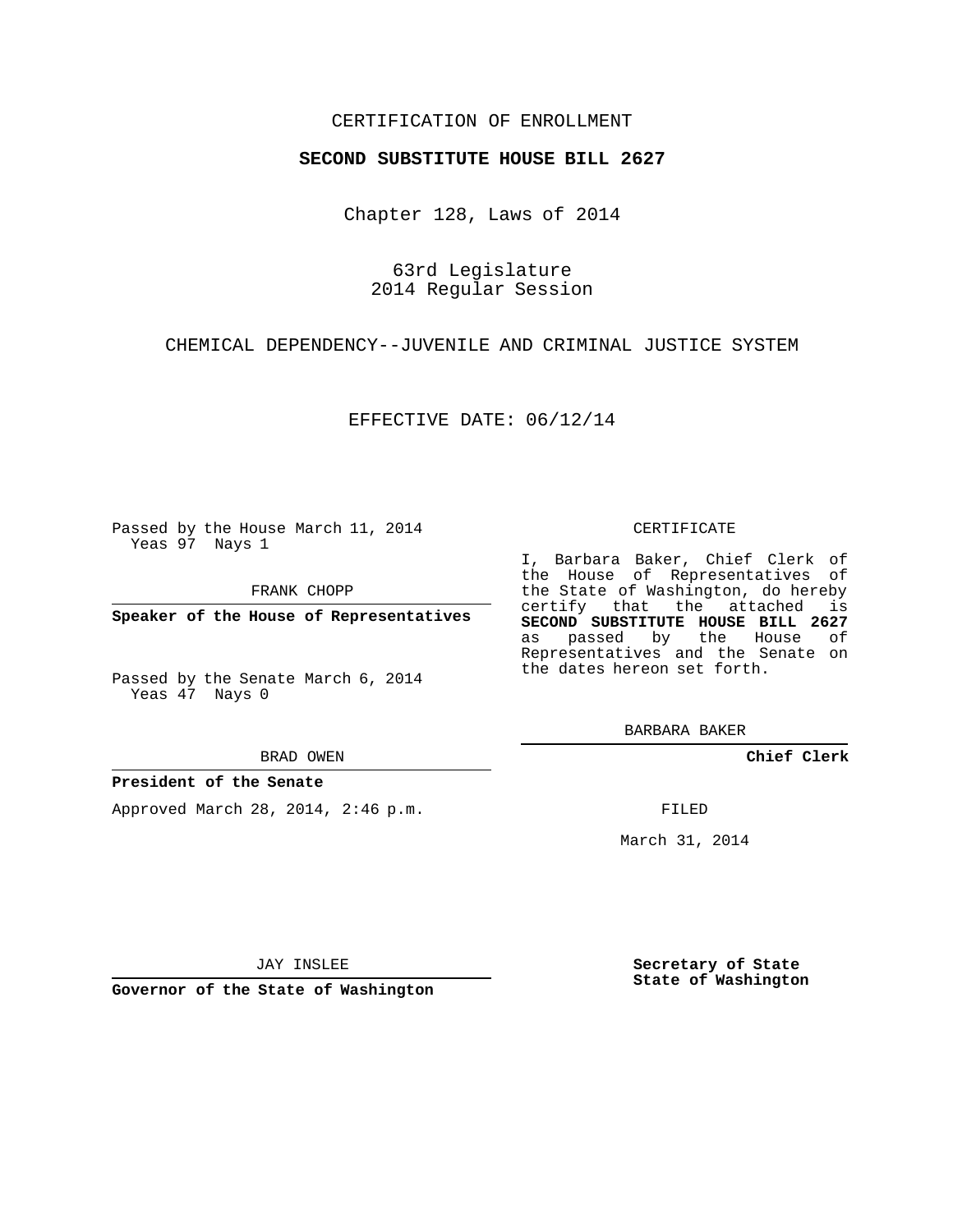# **SECOND SUBSTITUTE HOUSE BILL 2627** \_\_\_\_\_\_\_\_\_\_\_\_\_\_\_\_\_\_\_\_\_\_\_\_\_\_\_\_\_\_\_\_\_\_\_\_\_\_\_\_\_\_\_\_\_

\_\_\_\_\_\_\_\_\_\_\_\_\_\_\_\_\_\_\_\_\_\_\_\_\_\_\_\_\_\_\_\_\_\_\_\_\_\_\_\_\_\_\_\_\_

## AS AMENDED BY THE SENATE

Passed Legislature - 2014 Regular Session

# **State of Washington 63rd Legislature 2014 Regular Session**

**By** House Appropriations Subcommittee on Health & Human Services (originally sponsored by Representatives Roberts, Hayes, Moscoso, Robinson, and Freeman)

READ FIRST TIME 02/11/14.

 AN ACT Relating to the arrest of individuals who suffer from chemical dependency; amending RCW 13.40.042 and 13.40.080; adding a new section to chapter 10.31 RCW; creating new sections; and providing an expiration date.

BE IT ENACTED BY THE LEGISLATURE OF THE STATE OF WASHINGTON:

 NEW SECTION. **Sec. 1.** The legislature finds that the large number of individuals involved in the juvenile justice and criminal justice systems with substance abuse challenges is of significant concern. Access to effective treatment is critical to the successful treatment of individuals in the early stages of their contact with the juvenile justice and criminal justice systems. Such access may prevent further involvement in the systems. The effective use of substance abuse treatment options can result not only in significant cost savings for the juvenile justice and criminal justice systems, but can benefit the lives of individuals who face substance abuse challenges.

 NEW SECTION. **Sec. 2.** A new section is added to chapter 10.31 RCW to read as follows: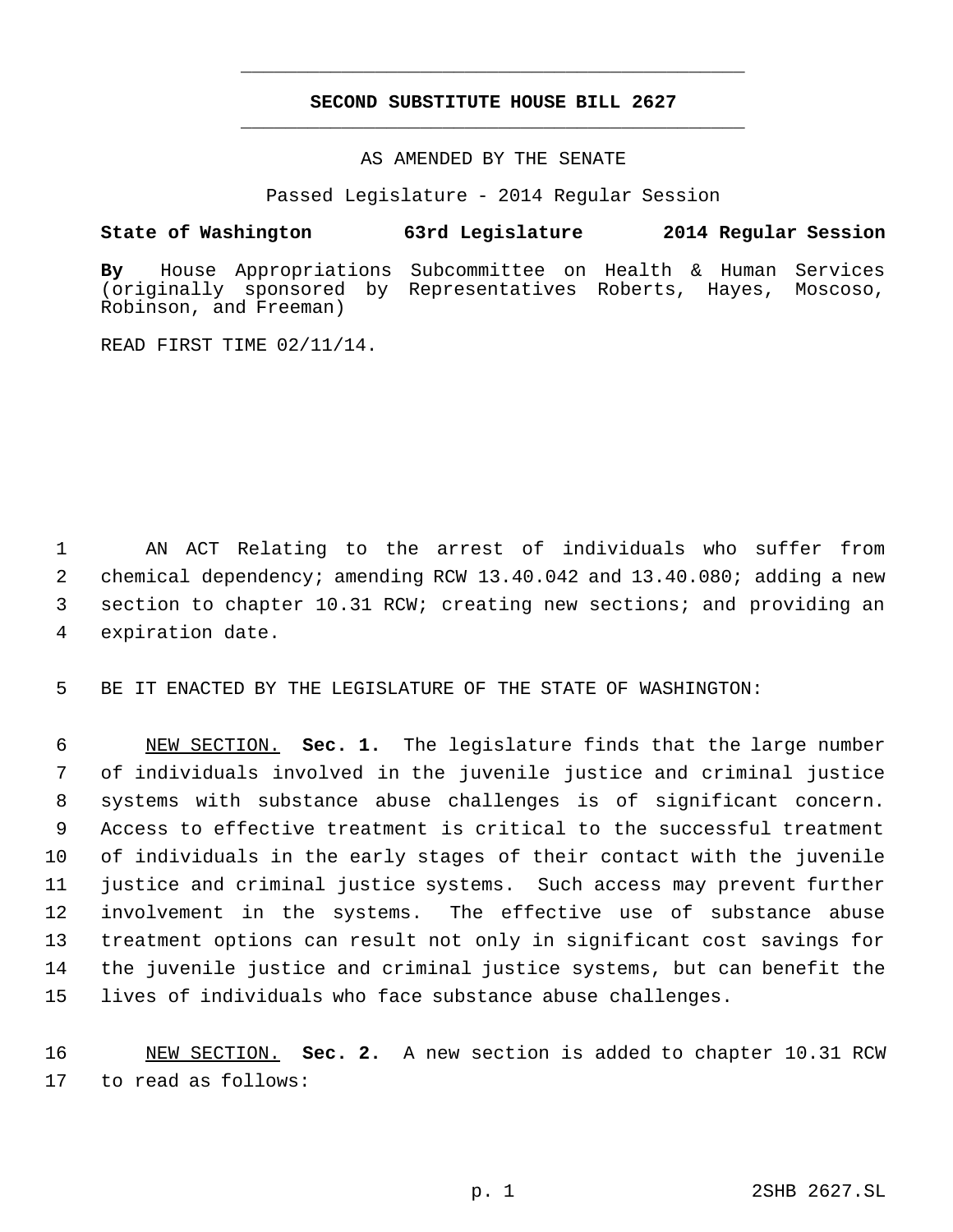(1) A pilot program is established in Snohomish county for the purpose of studying the effect of chemical dependency diversions as described in this section.

 (2) When a police officer has reasonable cause to believe that the individual:

 (a) Has committed acts constituting a nonfelony crime that is not a serious offense as identified in RCW 9.41.010;

 (b) Has not committed a possible violation of laws relating to driving or being in physical control of a vehicle while under the influence of intoxicating liquor or any drug under chapter 46.20 RCW; and

 (c) Is known by history or consultation with staff designated by the county to suffer from a chemical dependency, as defined in RCW 70.96A.020, the arresting officer may:

 (i) Take the individual to an approved chemical dependency treatment provider for treatment. The individual must be examined by 17 a chemical dependency treatment provider within three hours of arrival;

 (ii) Take the individual to an emergency medical service customarily used for incapacitated persons, if no approved treatment program is readily available. The individual must be examined by a chemical dependency treatment provider within three hours of arrival;

 (iii) Refer the individual to a chemical dependency professional for initial detention and proceeding under chapter 70.96A RCW; or

 (iv) Release the individual upon agreement to voluntary participation in outpatient treatment.

 (3) If the individual is released to the community, the chemical dependency provider shall inform the arresting officer of the release within a reasonable period of time after the release if the arresting officer has specifically requested notification and provided contact information to the provider.

 (4) In deciding whether to refer the individual to treatment under this section, the police officer shall be guided by standards mutually agreed upon with the prosecuting authority, which address, at a minimum, the length, seriousness, and recency of the known criminal history of the individual, the mental health and substance abuse history of the individual, where available, and the circumstances surrounding the commission of the alleged offense.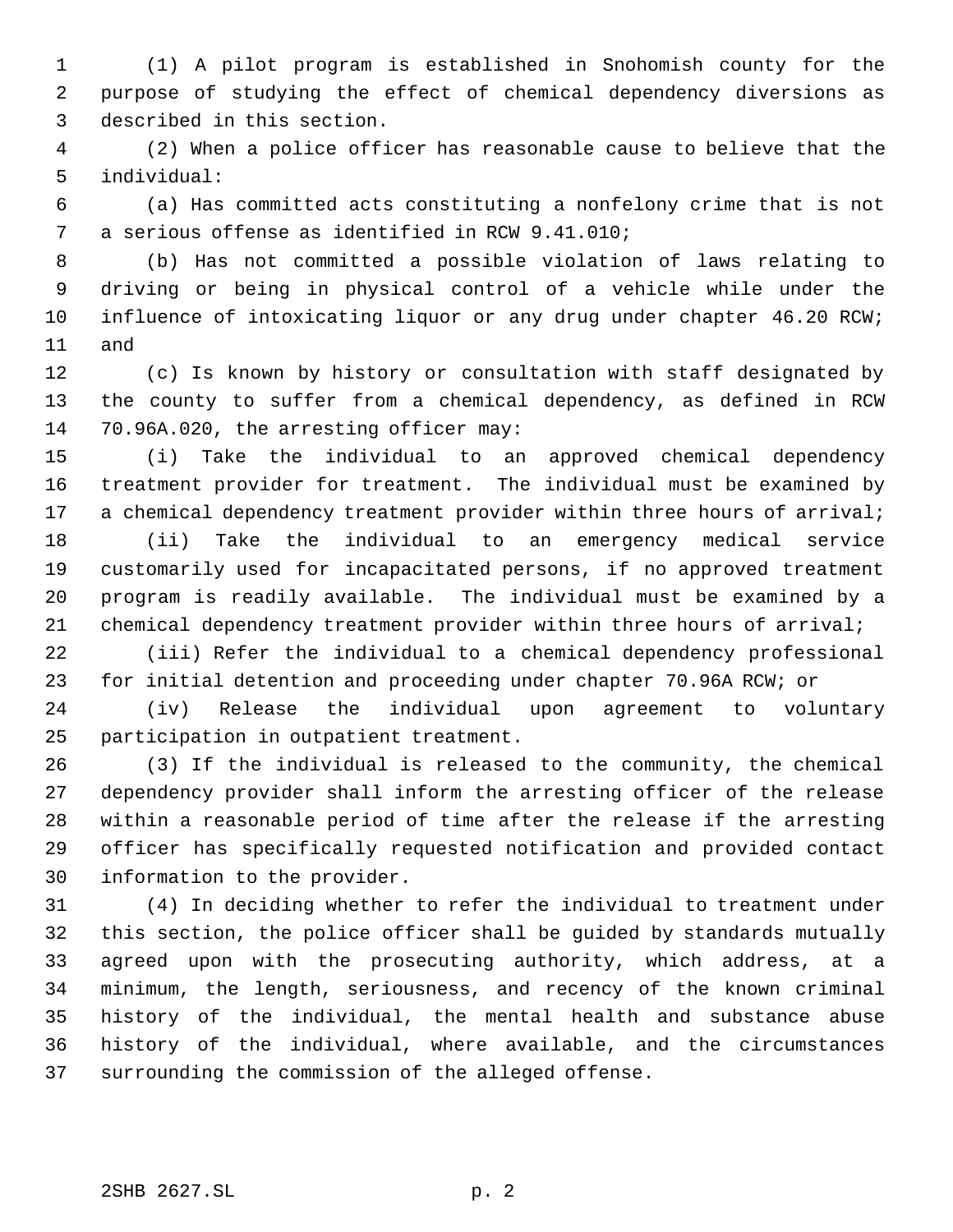(5) The police officer shall submit a written report to the prosecuting attorney within ten days.

 (6) Any agreement to participate in treatment shall not require individuals to stipulate to any of the alleged facts regarding the criminal activity as a prerequisite to participation in a chemical dependency treatment alternative. The agreement is inadmissible in any criminal or civil proceeding. The agreement does not create immunity from prosecution for the alleged criminal activity.

 (7) If an individual violates such agreement and the chemical dependency treatment alternative is no longer appropriate, the chemical dependency provider shall inform the referring law enforcement agency of the violation.

 (8) Nothing in this section may be construed as barring the referral of charges to the prosecuting attorney, or the filing of criminal charges by the prosecuting attorney.

 (9) The police officer, staff designated by the county, or treatment facility personnel are immune from liability for any good faith conduct under this section.

 NEW SECTION. **Sec. 3.** Snohomish county shall evaluate the effects of the pilot program as provided in section 2 of this act. Snohomish county shall submit a report to the legislature consistent with RCW 43.01.036. The report must summarize the effectiveness of the pilot program and include: How often the chemical dependency diversion was used, the kind of treatment the person engaged in, how often treatment was completed, the number of prosecutions, any cost savings to the county or state, any cost shifting from the county or state onto other systems, and the recidivism rate of offenders involved in the pilot program. The report may include any recommendations to the legislature to improve the effectiveness of the pilot program. The report is due July 1, 2015, and every other year until July 1, 2019.

 **Sec. 4.** RCW 13.40.042 and 2013 c 179 s 2 are each amended to read as follows:

 (1) When a police officer has reasonable cause to believe that a juvenile has committed acts constituting a nonfelony crime that is not a serious offense as identified in RCW 10.77.092, and the officer believes that the juvenile suffers from a mental disorder, and the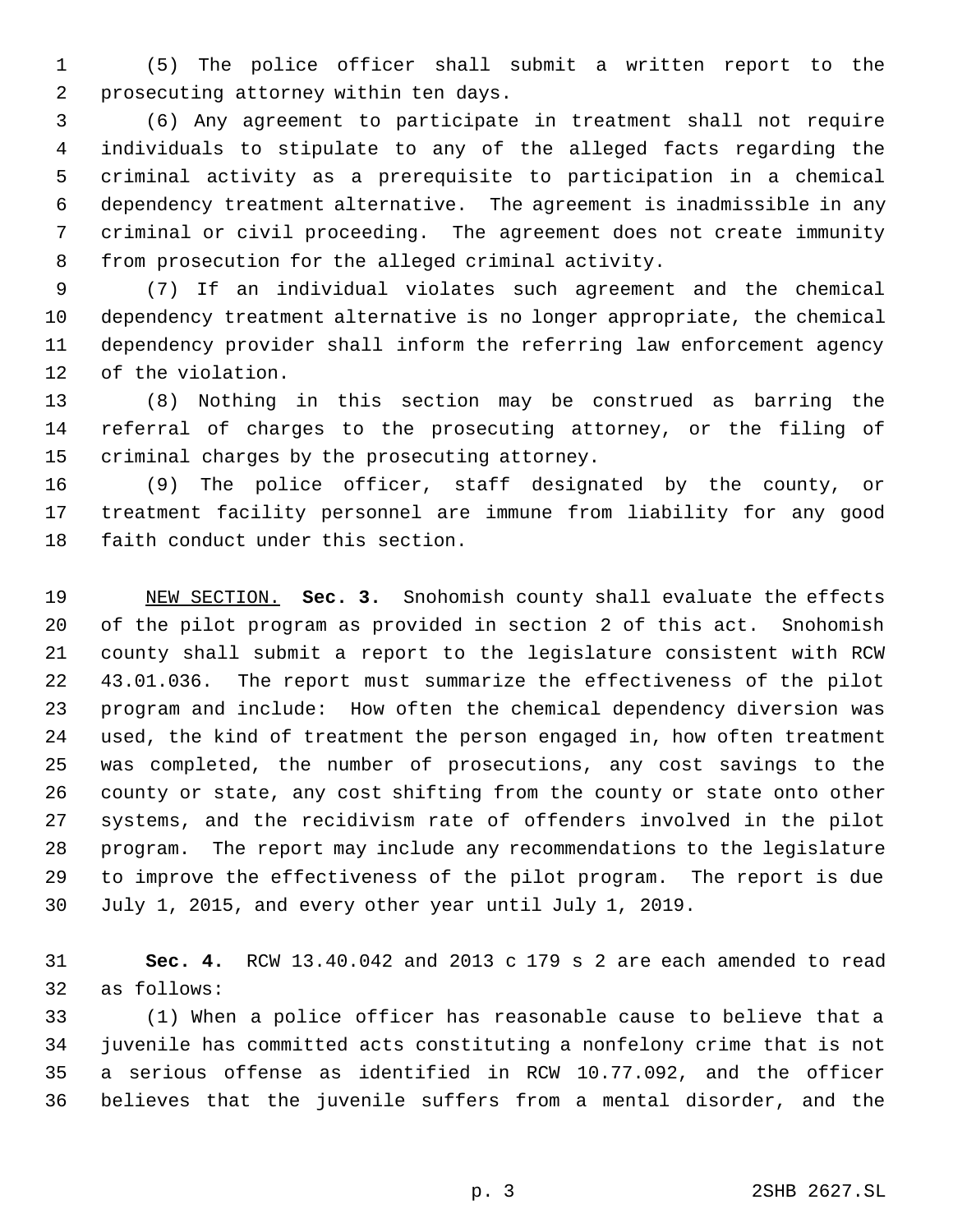local prosecutor has entered into an agreement with law enforcement 2 regarding the detention of juveniles who may have a mental disorder or 3 may be suffering from chemical dependency, the arresting officer, instead of taking the juvenile to the local juvenile detention facility, may take the juvenile to:

 (a) An evaluation and treatment facility as defined in RCW 7 71.34.020 if the juvenile suffers from a mental disorder and the facility has been identified as an alternative location by agreement of 9 the prosecutor, law enforcement, and the mental health provider;

 (b) A facility or program identified by agreement of the prosecutor and law enforcement; or

 (c) A location already identified and in use by law enforcement for 13 the purpose of ((mental)) a behavioral health diversion.

 (2) For the purposes of this section, an "alternative location" means a facility or program that has the capacity to evaluate a youth and, if determined to be appropriate, develop a behavioral health intervention plan and initiate treatment.

 (3) If a juvenile is taken to any location described in subsection (1)(a) or (b) of this section, the juvenile may be held for up to 20 twelve hours and must be examined by a mental health or chemical 21 dependency professional within three hours of arrival.

 (4) The authority provided pursuant to this section is in addition to existing authority under RCW 10.31.110 and section 2 of this act.

 **Sec. 5.** RCW 13.40.080 and 2013 c 179 s 4 are each amended to read as follows:

 (1) A diversion agreement shall be a contract between a juvenile accused of an offense and a diversion unit whereby the juvenile agrees to fulfill certain conditions in lieu of prosecution. Such agreements may be entered into only after the prosecutor, or probation counselor pursuant to this chapter, has determined that probable cause exists to believe that a crime has been committed and that the juvenile committed it. Such agreements shall be entered into as expeditiously as possible.

 (2) A diversion agreement shall be limited to one or more of the following:

(a) Community restitution not to exceed one hundred fifty hours,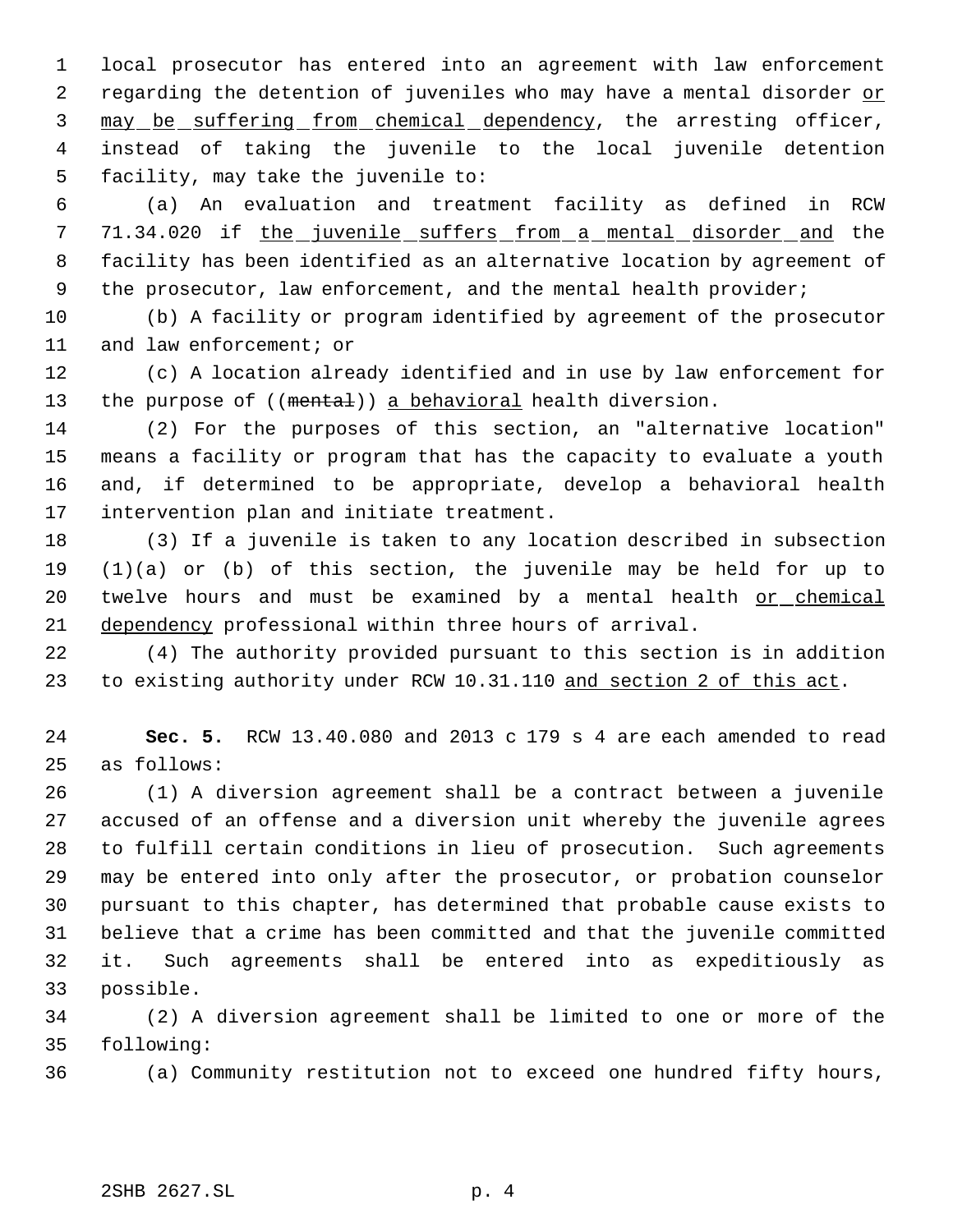not to be performed during school hours if the juvenile is attending school;

 (b) Restitution limited to the amount of actual loss incurred by any victim;

 (c) Attendance at up to ten hours of counseling and/or up to twenty hours of educational or informational sessions at a community agency. The educational or informational sessions may include sessions relating 8 to respect for self, others, and authority; victim awareness; 9 accountability; self-worth; responsibility; work ethics; good citizenship; literacy; and life skills. If an assessment identifies 11 mental health or chemical dependency needs, a youth may access up to thirty hours of counseling. The counseling sessions may include services demonstrated to improve behavioral health and reduce recidivism. For purposes of this section, "community agency" may also mean a community-based nonprofit organization, a physician, a counselor, a school, or a treatment provider, if approved by the diversion unit. The state shall not be liable for costs resulting from the diversion unit exercising the option to permit diversion agreements to mandate attendance at up to thirty hours of counseling and/or up to twenty hours of educational or informational sessions;

(d) A fine, not to exceed one hundred dollars;

 (e) Requirements to remain during specified hours at home, school, or work, and restrictions on leaving or entering specified geographical areas; and

 (f) Upon request of any victim or witness, requirements to refrain from any contact with victims or witnesses of offenses committed by the juvenile.

 (3) Notwithstanding the provisions of subsection (2) of this section, youth courts are not limited to the conditions imposed by subsection (2) of this section in imposing sanctions on juveniles pursuant to RCW 13.40.630.

 (4) In assessing periods of community restitution to be performed and restitution to be paid by a juvenile who has entered into a diversion agreement, the court officer to whom this task is assigned shall consult with the juvenile's custodial parent or parents or guardian. To the extent possible, the court officer shall advise the victims of the juvenile offender of the diversion process, offer victim impact letter forms and restitution claim forms, and involve members of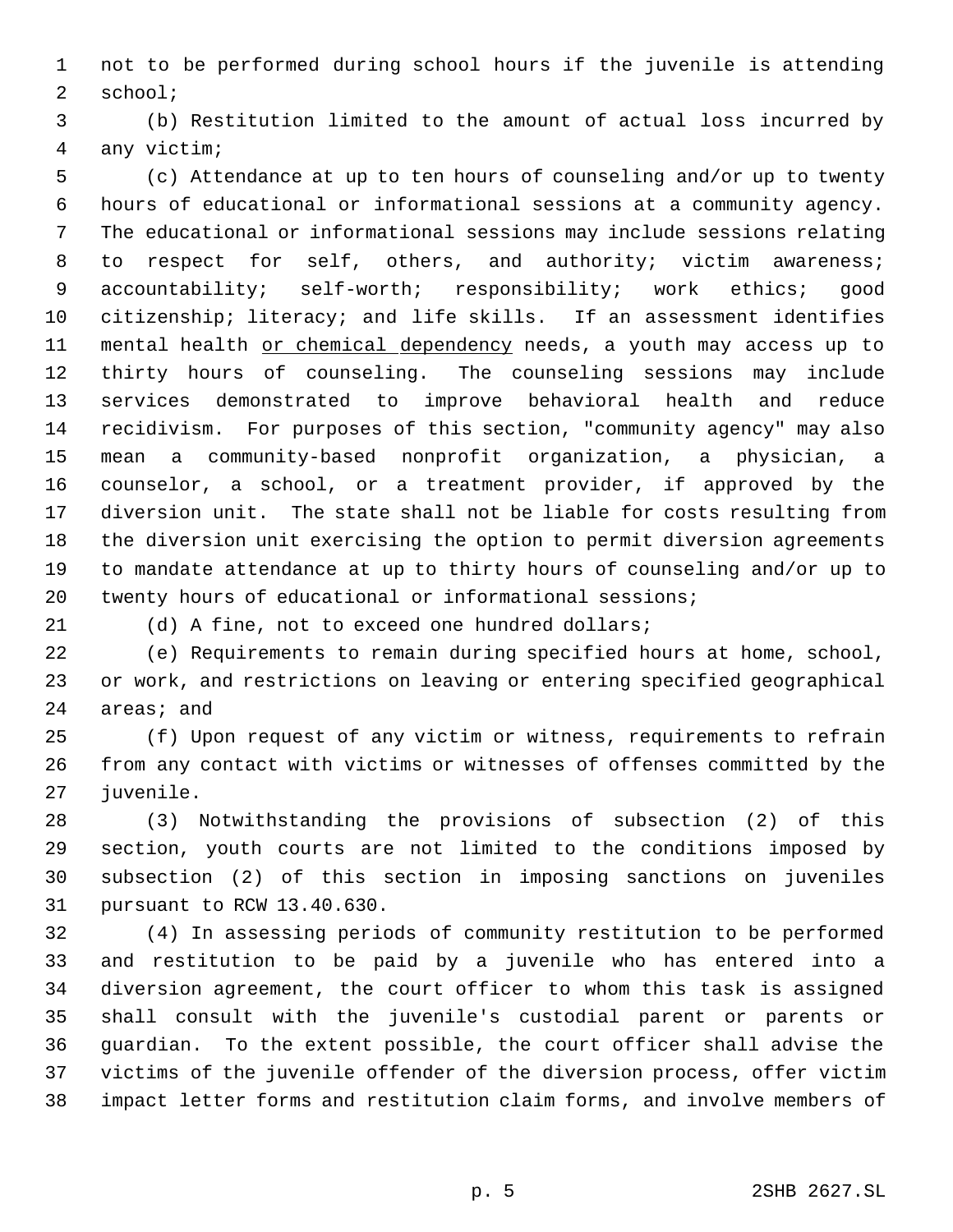the community. Such members of the community shall meet with the juvenile and advise the court officer as to the terms of the diversion agreement and shall supervise the juvenile in carrying out its terms.

 (5)(a) A diversion agreement may not exceed a period of six months and may include a period extending beyond the eighteenth birthday of the divertee.

 (b) If additional time is necessary for the juvenile to complete restitution to a victim, the time period limitations of this subsection may be extended by an additional six months.

 (c) If the juvenile has not paid the full amount of restitution by the end of the additional six-month period, then the juvenile shall be referred to the juvenile court for entry of an order establishing the amount of restitution still owed to the victim. In this order, the court shall also determine the terms and conditions of the restitution, including a payment plan extending up to ten years if the court determines that the juvenile does not have the means to make full restitution over a shorter period. For the purposes of this subsection (5)(c), the juvenile shall remain under the court's jurisdiction for a maximum term of ten years after the juvenile's eighteenth birthday. Prior to the expiration of the initial ten-year period, the juvenile court may extend the judgment for restitution an additional ten years. The court may relieve the juvenile of the requirement to pay full or partial restitution if the juvenile reasonably satisfies the court that he or she does not have the means to make full or partial restitution and could not reasonably acquire the means to pay the restitution over a ten-year period. If the court relieves the juvenile of the requirement to pay full or partial restitution, the court may order an amount of community restitution that the court deems appropriate. The county clerk shall make disbursements to victims named in the order. The restitution to victims named in the order shall be paid prior to any payment for other penalties or monetary assessments. A juvenile under obligation to pay restitution may petition the court for modification of the restitution order.

 (6) The juvenile shall retain the right to be referred to the court at any time prior to the signing of the diversion agreement.

 (7) Divertees and potential divertees shall be afforded due process in all contacts with a diversion unit regardless of whether the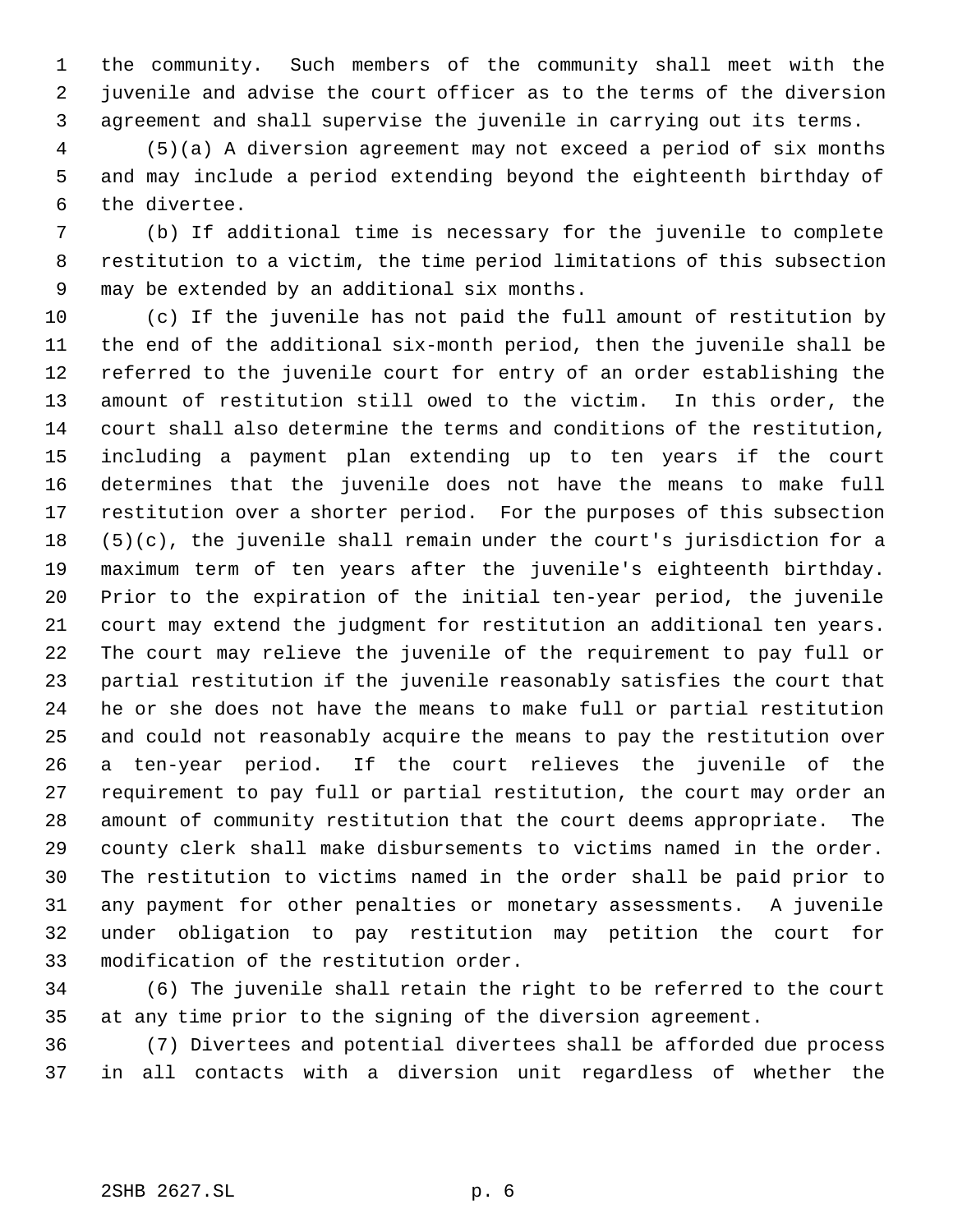juveniles are accepted for diversion or whether the diversion program is successfully completed. Such due process shall include, but not be limited to, the following:

 (a) A written diversion agreement shall be executed stating all conditions in clearly understandable language;

 (b) Violation of the terms of the agreement shall be the only grounds for termination;

 (c) No divertee may be terminated from a diversion program without being given a court hearing, which hearing shall be preceded by:

 (i) Written notice of alleged violations of the conditions of the diversion program; and

 (ii) Disclosure of all evidence to be offered against the divertee; (d) The hearing shall be conducted by the juvenile court and shall include:

(i) Opportunity to be heard in person and to present evidence;

16 (ii) The right to confront and cross-examine all adverse witnesses;

 (iii) A written statement by the court as to the evidence relied on 18 and the reasons for termination, should that be the decision; and

 (iv) Demonstration by evidence that the divertee has substantially 20 violated the terms of his or her diversion agreement;

 (e) The prosecutor may file an information on the offense for which the divertee was diverted:

 (i) In juvenile court if the divertee is under eighteen years of age; or

 (ii) In superior court or the appropriate court of limited jurisdiction if the divertee is eighteen years of age or older.

 (8) The diversion unit shall, subject to available funds, be responsible for providing interpreters when juveniles need interpreters to effectively communicate during diversion unit hearings or negotiations.

 (9) The diversion unit shall be responsible for advising a divertee of his or her rights as provided in this chapter.

 (10) The diversion unit may refer a juvenile to a restorative justice program, community-based counseling, or treatment programs.

 (11) The right to counsel shall inure prior to the initial interview for purposes of advising the juvenile as to whether he or she desires to participate in the diversion process or to appear in the juvenile court. The juvenile may be represented by counsel at any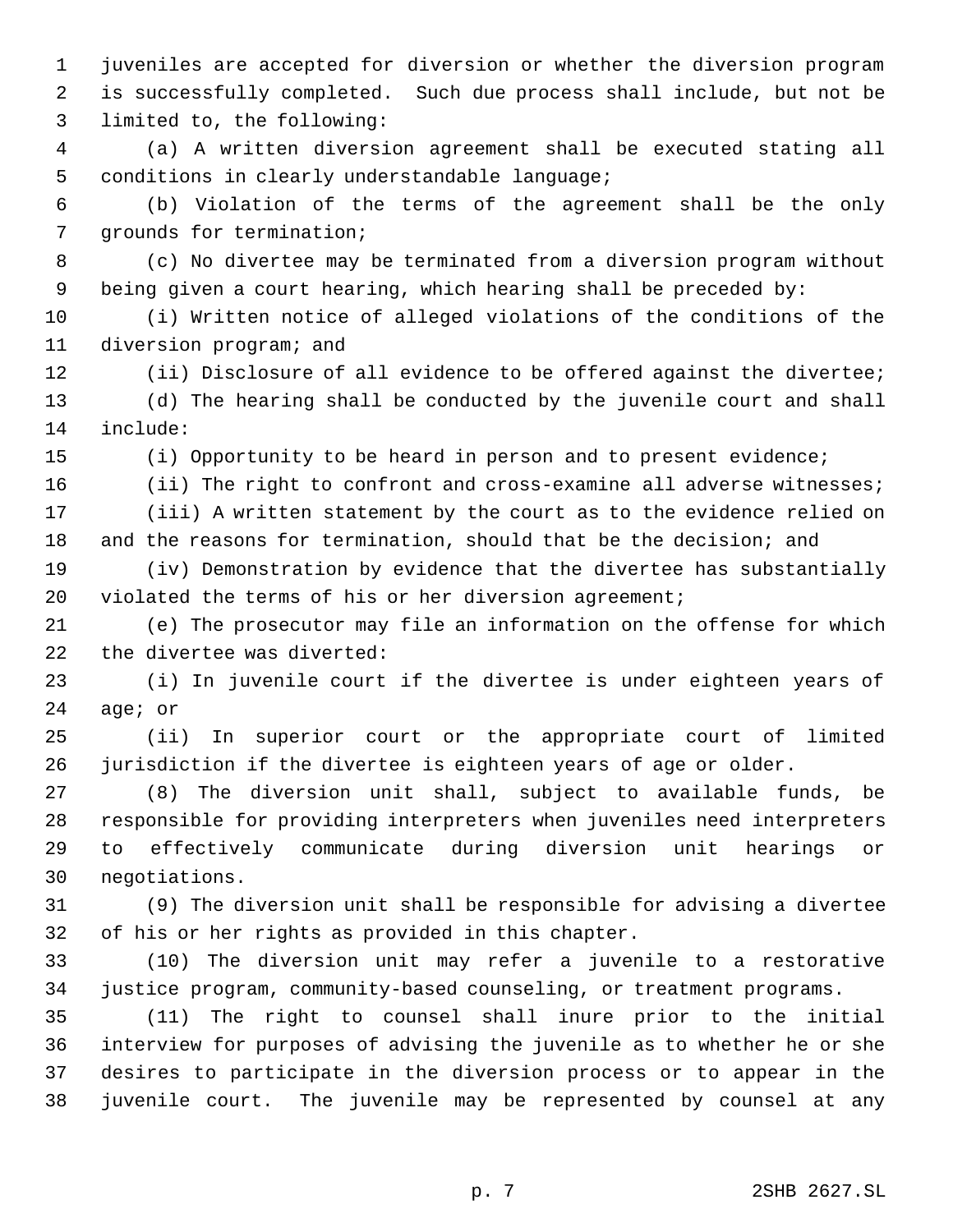critical stage of the diversion process, including intake interviews and termination hearings. The juvenile shall be fully advised at the intake of his or her right to an attorney and of the relevant services an attorney can provide. For the purpose of this section, intake interviews mean all interviews regarding the diversion agreement process.

 The juvenile shall be advised that a diversion agreement shall constitute a part of the juvenile's criminal history as defined by RCW 13.40.020(7). A signed acknowledgment of such advisement shall be obtained from the juvenile, and the document shall be maintained by the diversion unit together with the diversion agreement, and a copy of both documents shall be delivered to the prosecutor if requested by the prosecutor. The supreme court shall promulgate rules setting forth the content of such advisement in simple language.

 (12) When a juvenile enters into a diversion agreement, the juvenile court may receive only the following information for dispositional purposes:

18 (a) The fact that a charge or charges were made;

(b) The fact that a diversion agreement was entered into;

20 (c) The juvenile's obligations under such agreement;

 (d) Whether the alleged offender performed his or her obligations 22 under such agreement; and

(e) The facts of the alleged offense.

 (13) A diversion unit may refuse to enter into a diversion agreement with a juvenile. When a diversion unit refuses to enter a diversion agreement with a juvenile, it shall immediately refer such juvenile to the court for action and shall forward to the court the criminal complaint and a detailed statement of its reasons for refusing to enter into a diversion agreement. The diversion unit shall also immediately refer the case to the prosecuting attorney for action if such juvenile violates the terms of the diversion agreement.

 (14) A diversion unit may, in instances where it determines that the act or omission of an act for which a juvenile has been referred to it involved no victim, or where it determines that the juvenile referred to it has no prior criminal history and is alleged to have committed an illegal act involving no threat of or instance of actual physical harm and involving not more than fifty dollars in property loss or damage and that there is no loss outstanding to the person or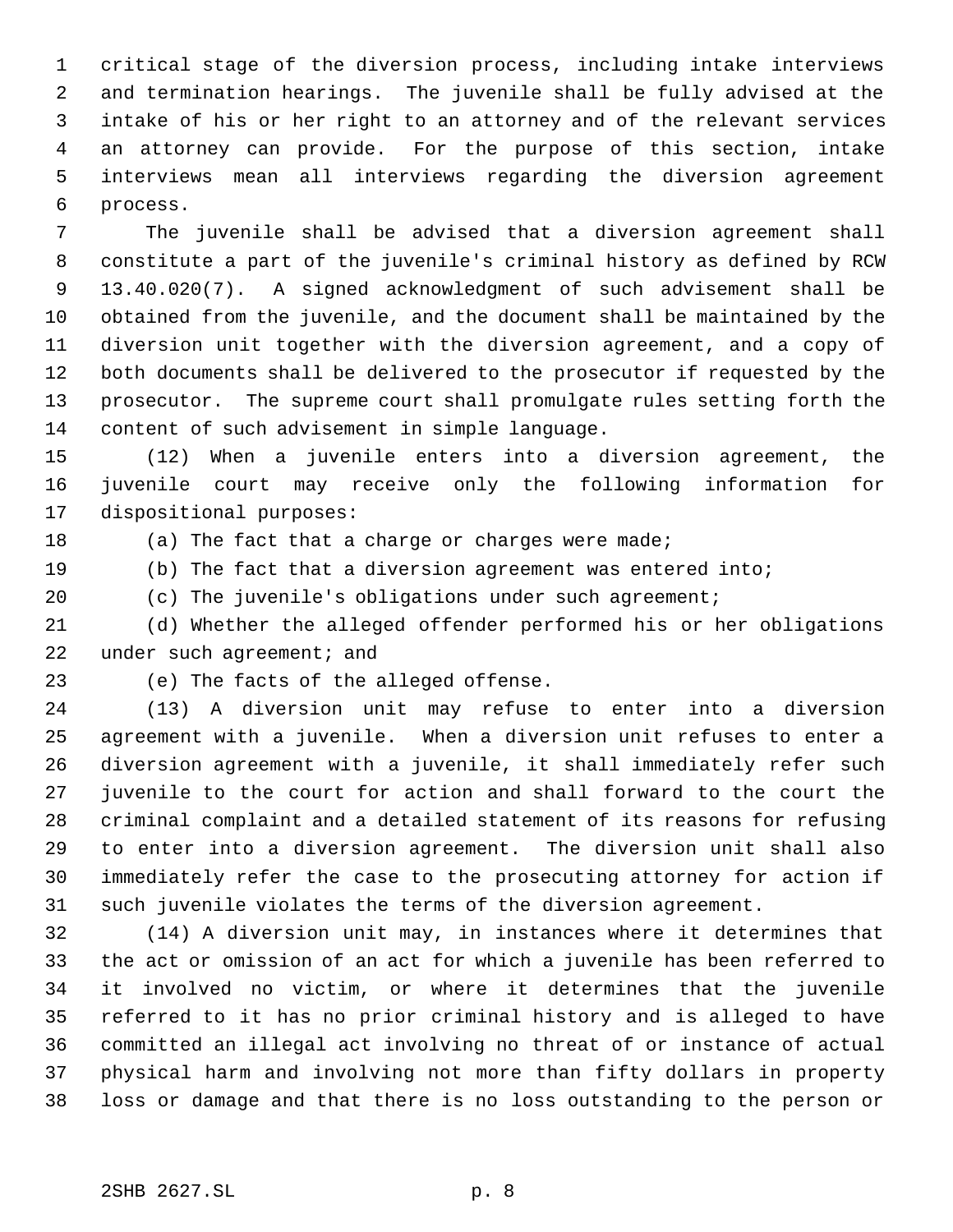firm suffering such damage or loss, counsel and release or release such a juvenile without entering into a diversion agreement. A diversion unit's authority to counsel and release a juvenile under this subsection includes the authority to refer the juvenile to community- based counseling or treatment programs or a restorative justice program. Any juvenile released under this subsection shall be advised that the act or omission of any act for which he or she had been referred shall constitute a part of the juvenile's criminal history as defined by RCW 13.40.020(7). A signed acknowledgment of such advisement shall be obtained from the juvenile, and the document shall be maintained by the unit, and a copy of the document shall be delivered to the prosecutor if requested by the prosecutor. The supreme court shall promulgate rules setting forth the content of such advisement in simple language. A juvenile determined to be eligible by a diversion unit for release as provided in this subsection shall retain the same right to counsel and right to have his or her case referred to the court for formal action as any other juvenile referred to the unit.

 (15) A diversion unit may supervise the fulfillment of a diversion agreement entered into before the juvenile's eighteenth birthday and which includes a period extending beyond the divertee's eighteenth birthday.

 (16) If a fine required by a diversion agreement cannot reasonably be paid due to a change of circumstance, the diversion agreement may be modified at the request of the divertee and with the concurrence of the diversion unit to convert an unpaid fine into community restitution. The modification of the diversion agreement shall be in writing and signed by the divertee and the diversion unit. The number of hours of community restitution in lieu of a monetary penalty shall be converted at the rate of the prevailing state minimum wage per hour.

 (17) Fines imposed under this section shall be collected and paid into the county general fund in accordance with procedures established by the juvenile court administrator under RCW 13.04.040 and may be used only for juvenile services. In the expenditure of funds for juvenile services, there shall be a maintenance of effort whereby counties exhaust existing resources before using amounts collected under this section.